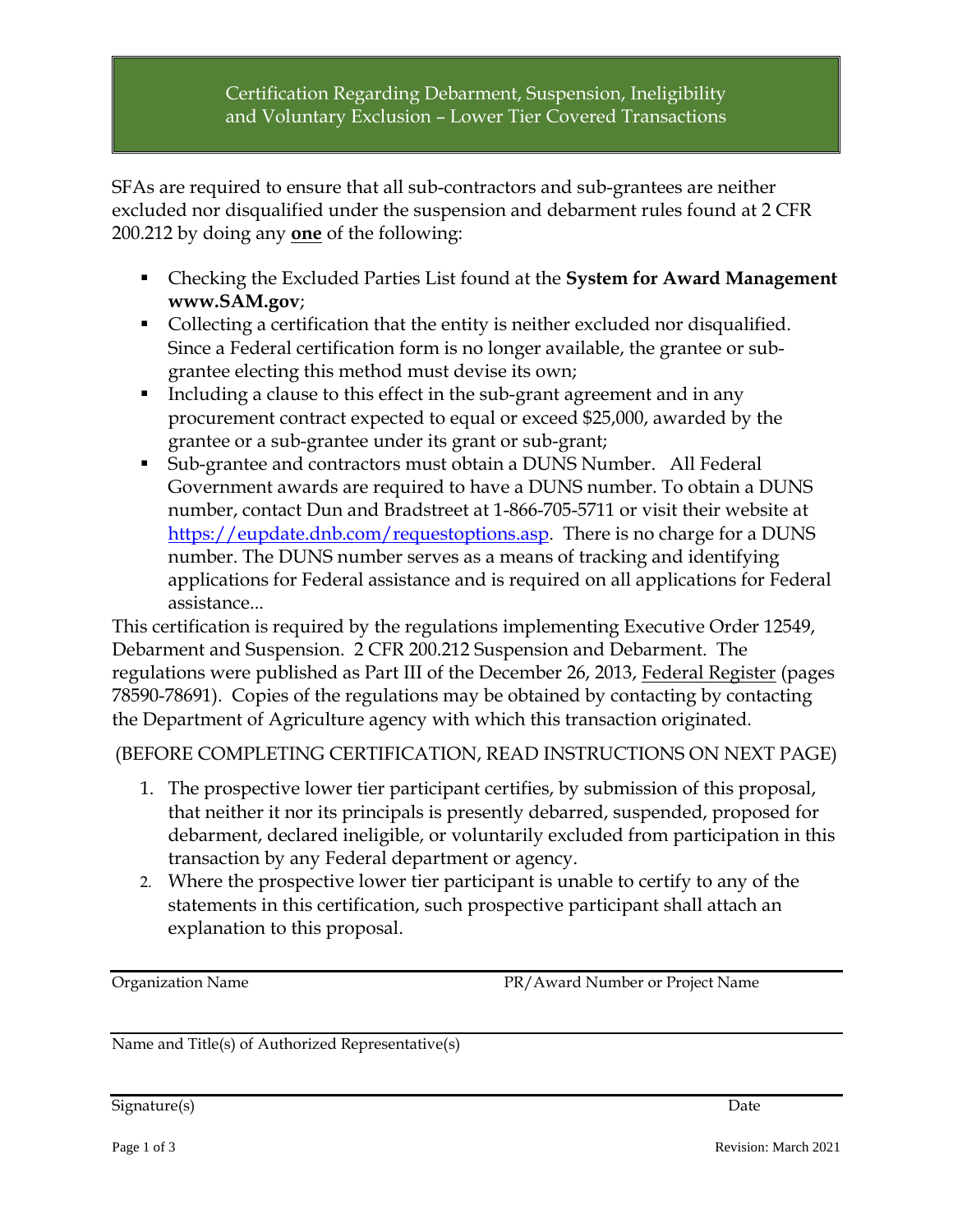## **Instructions for Certification**

- 1. By signing and submitting this form, the prospective lower tier participant is providing the certification set out on the reverse side in accordance with these instructions.
- 2. The certification in this clause is a material representation of fact upon which reliance was placed when this transaction was entered into. If it is later determined that the prospective lower tier participant knowingly rendered an erroneous certification, in addition to other remedies available to the Federal Government, the department or agency with which this transaction originated may pursue available remedies, including suspension and/or debarment.
- 3. The prospective lower tier participant shall provide immediate written notice to the person to which this proposal is submitted if at any time the prospective lower tier participant learns that its certification was erroneous when submitted or has become erroneous by reason of changed circumstances.
- 4. The terms "covered transaction," "debarred," "suspended," "ineligible," 'lower tier covered transaction," "participant," "person," "primary covered transaction," "principal," "proposal," and "voluntarily excluded," as used in this clause, have the meanings set out in the Definitions and Coverage sections of rules implementing Executive Order 12549. You may contact the person to which this proposal is submitted for assistance in obtaining a copy of those regulations.
- 5. The prospective lower tier participant agrees by submitting this form that, should the proposed covered transaction be entered into, it shall not knowingly enter into any lower tier covered transaction with a person who is debarred, suspended, declared ineligible, or voluntarily excluded from participation in this covered transaction, unless authorized by the department or agency with which this transaction originated.
- 6. The prospective lower tier participant further agrees by submitting this form that it will include this clause titled "Certification Regarding Debarment, Suspension, Ineligibility and Voluntary Exclusion – Lower Tier Covered Transactions," without modification, in all lower tier covered transactions and in all solicitations for lower tier covered transactions.
- 7. A participant in a covered transaction may rely upon a certification of a prospective participant in a lower tier covered transaction that it is not debarred, suspended, ineligible, or voluntarily excluded from the covered transaction, unless it knows that the certification is erroneous. A participant may decide the method and frequency by which it determines the eligibility of its principals. Each participant may, but is not required to, check the Nonprocurement List.
- 8. Nothing contained in the foregoing shall be construed to require establishment of a system of records in order to render in good faith the certification required by this clause. The knowledge and information of a participant is not required to exceed that which is normally possessed by a prudent person in the ordinary course of business dealings.
- 9. Except for transactions authorized under paragraph 5 of these instructions, if a participant in a covered transaction knowingly enters into a lower tier covered transaction with a person who is suspended, debarred, ineligible, or voluntarily excluded from participation in this transaction, in addition to other remedies available to the Federal Government, the department or agency with which this transaction originated may pursue available remedies, including suspension and /or debarment.

Appendix E – Debarment/Suspension